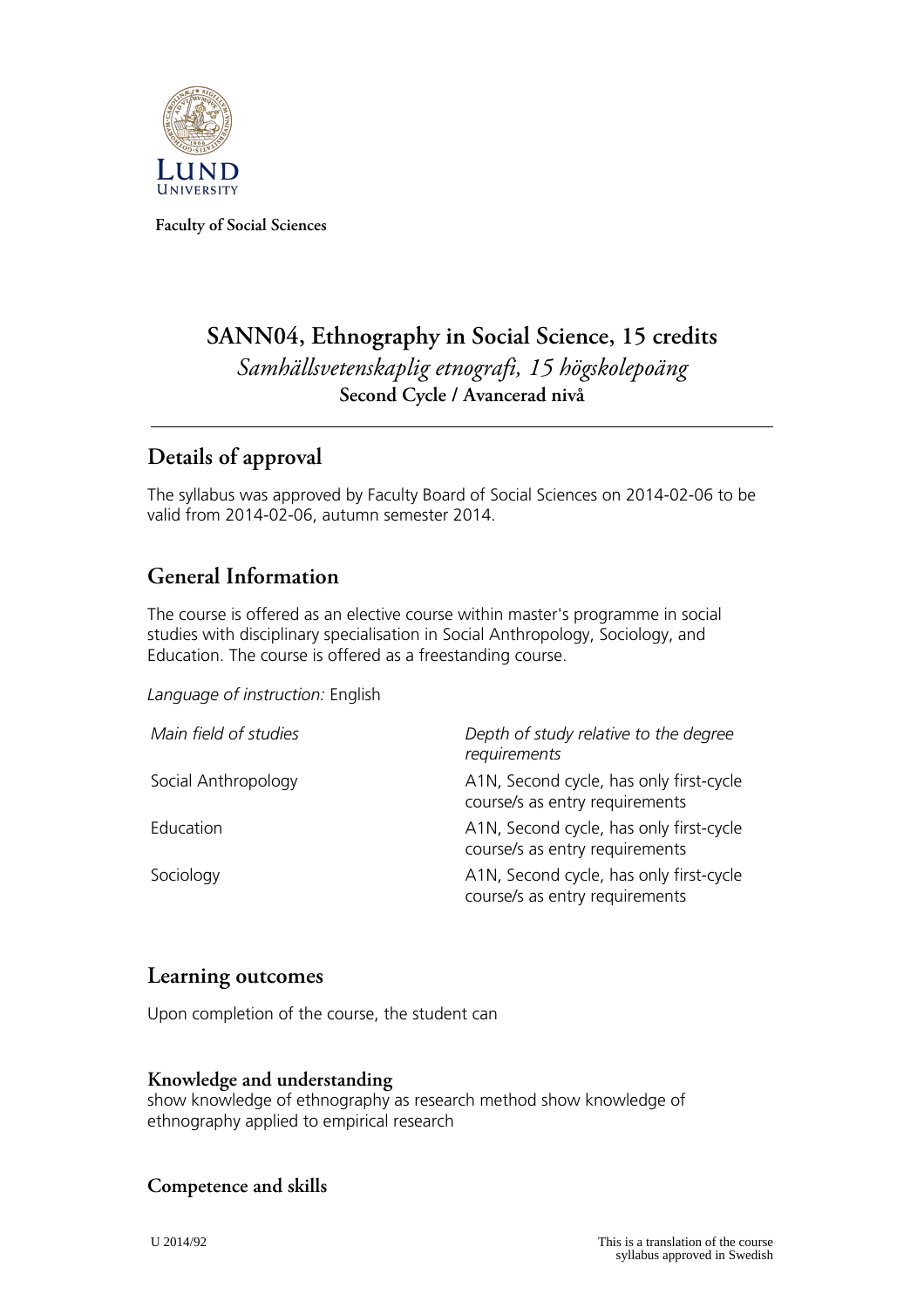show advanced ability to reflect on ethnography critically as social sciences research method show advanced ability to critically reflect on the relation between ethnography as method and theoretical analysis show advanced ability to analyse ethnographic methods that are used in different social and cultural contexts show advanced ability to carry out and present a limited ethnographic scientific work, show advanced ability to carry out oral and written presentations

#### **Judgement and approach**

show advanced ability to reflect on the researcher's social role and research ethics within the chosen field demonstrate an understanding of the role of knowledge in the society and show N ability to identify needS of additional knowledge and take responsibility for knowledge development.

### **Course content**

The aim of the course is to analyse the relationship between method and theory in qualitative ethnography. During the course, the student reads, discusses and analyses ethnographic monographs and articles and carries out an empirical, ethnographic, scientific work. The theme and the field for the work is chosen in consultation with teachers. In the course students analyse epistemic issues from ethnographic and historical perspectives as well as from contemporary social sciences specialisations and themes.

## **Course design**

The teaching consists of lectures, workshops, seminars, group assignments and supervision. The period for advisement is limited to the semester that the student is first registered for the course. Exceptions may be granted if there are special reasons. Participation in seminars and workshops is compulsory unless special circumstances apply. Compensation or alternative dates for compulsory parts are offered student who have legitimate reasons e g accidents, sudden disease or the like events, for not carrying out the compulsory parts. This also applies to students who have missed teaching due to a union role as student representative.

### **Assessment**

The course is examined through written and oral tests and oral presentations. In connection with the course, three examination sessions are offered: regular test, reexamination and catch-all examination. After that, the student is offered further examination opportunitiess but in accordance with the current course syllabus.

*Subcourses that are part of this course can be found in an appendix at the end of this document.*

## **Grades**

Marking scale: Fail, E, D, C, B, A.

Highest grade is denoted with A and lowest grade to pass with E. Grades for failed results are denoted with failed. The student's results are assessed from the expected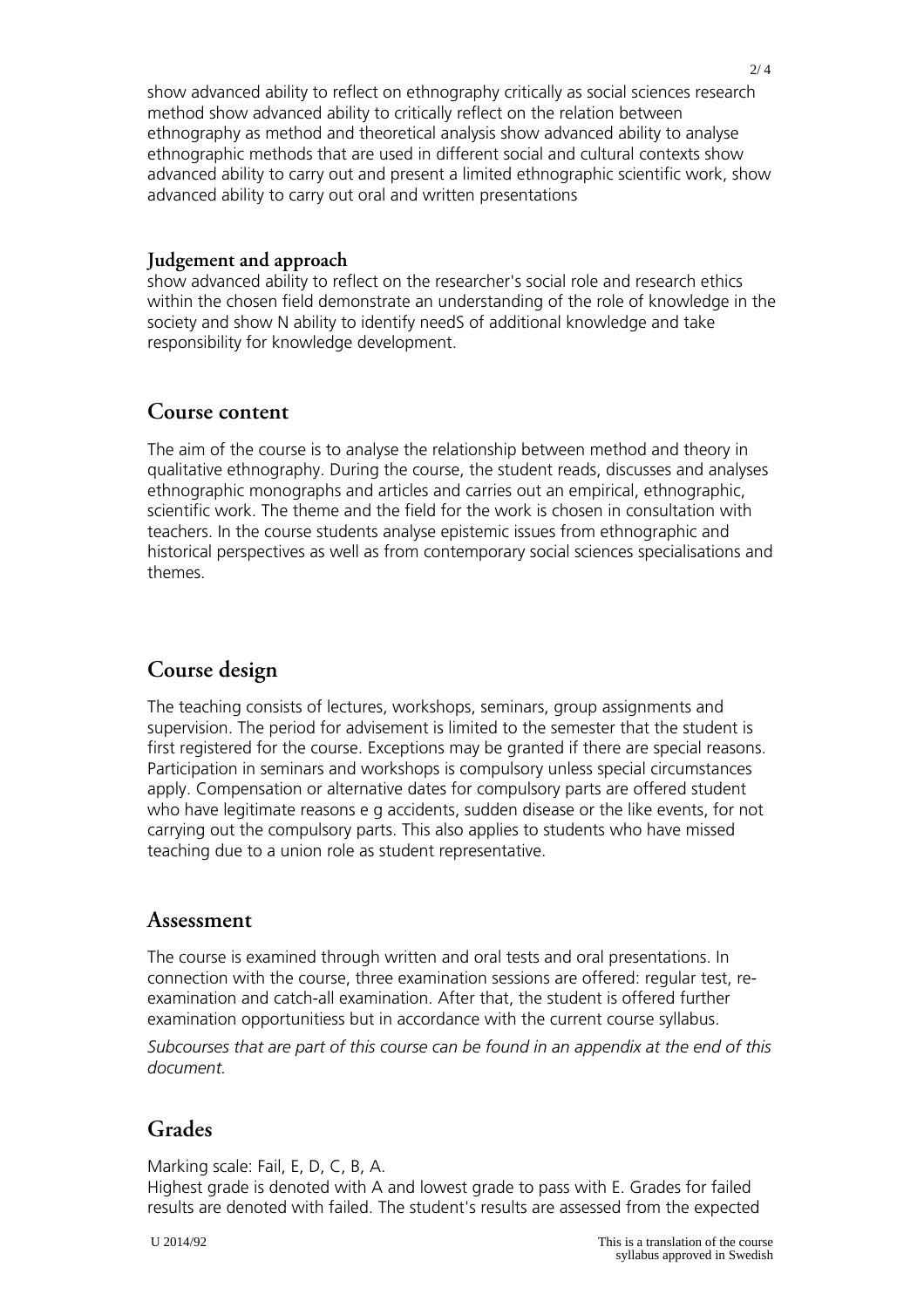learning outcomes of the course. For the grade E, the student should show a sufficient result. For the grade D, the student should show a satisfactory result. For the grade C, the student should show a good result. For the grade B, the student should show a very good result. For the grade A, the student should show an outstanding result. For the grade failed, the student has shown an insufficient result.

## **Entry requirements**

For admission to the course, one must have completed courses worth 150 credits including a degree project in Social Anthropology, Sociology, or Education or the equivalent. The student must have received the grade Pass in English 6/B.

## **Further information**

The course was established by The Department of Sociology's board 2013-12-19.